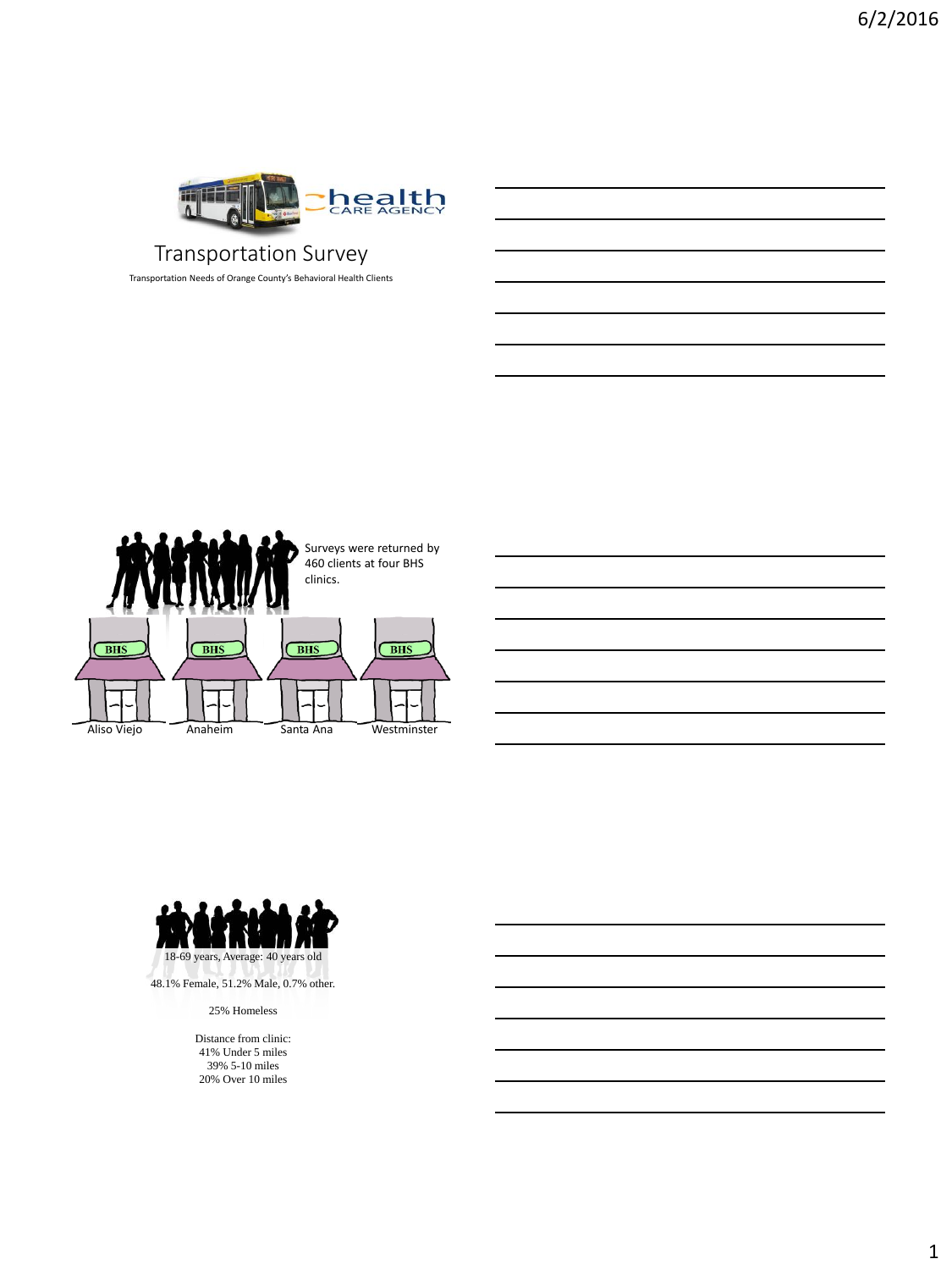How do Clients Get to Their Clinic Appointment?





#### Usual transportation modes

(Adds to more than 100% because more than one mode can be selected)

Travel time of one hour or more, by travel mode



#### Clients who travel by bus are much more likely to face long commutes.

Travel time was at least one hour for 40% of bus riders.

Travel time was at least one hour for only 4% of clients who use other transportation.

Other modes

Ride the bus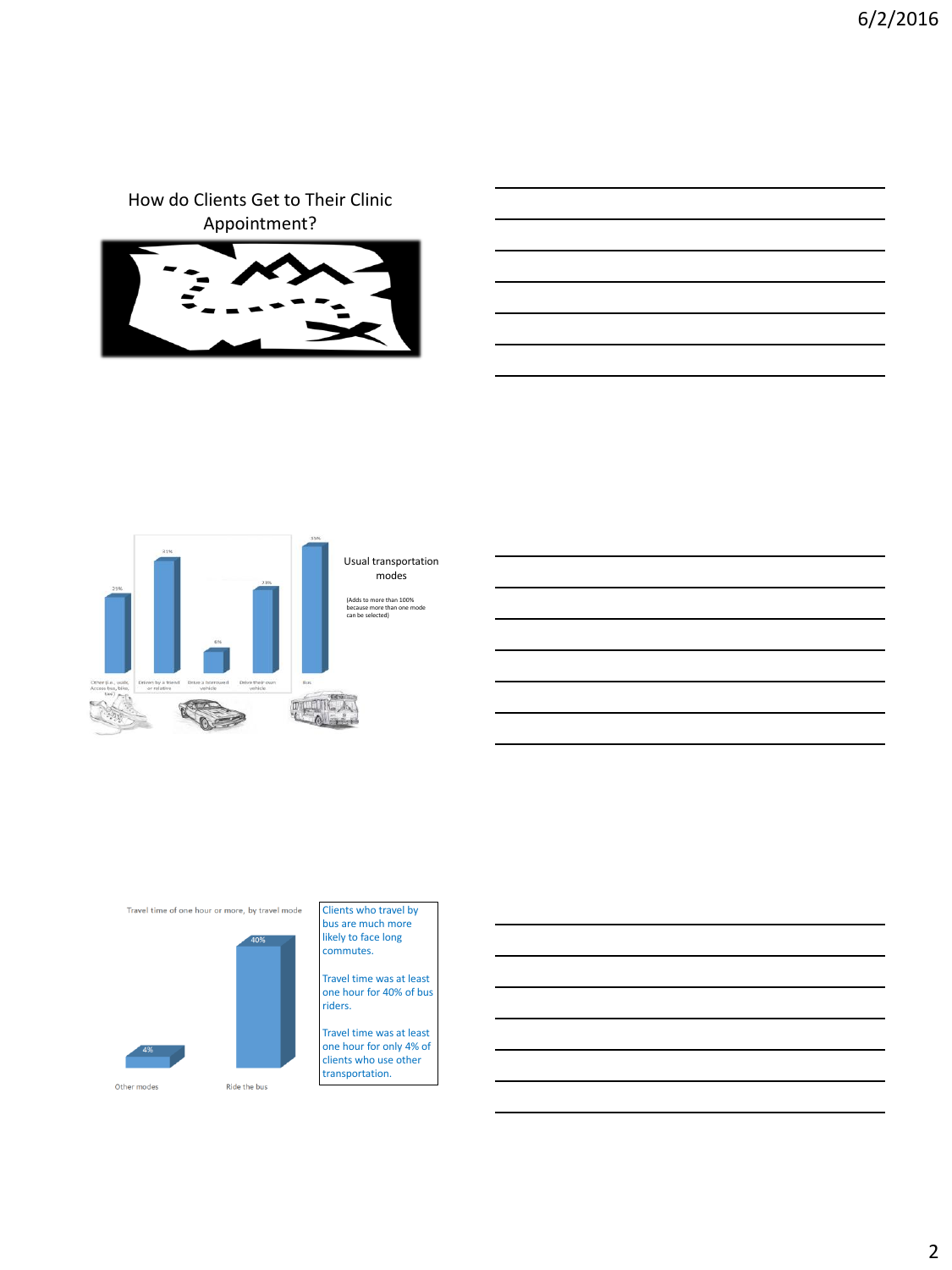Percent of clients receiving bus passes Bus Pass distribution differed by clinic. Santa Ana



# Factors affecting appointment



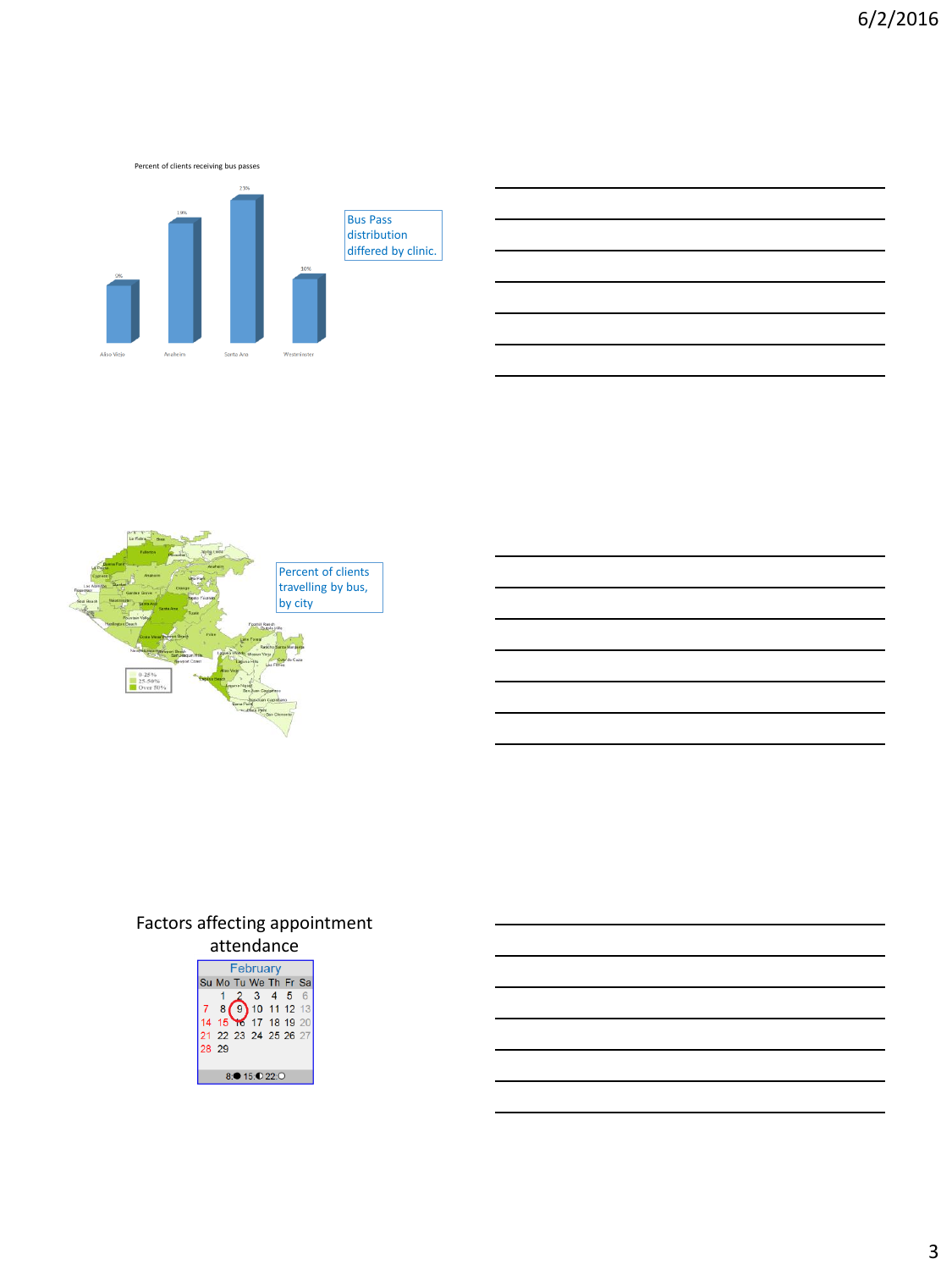Percent of clients who missed appointments due to transportation issues





Clients who came to appointments in their own cars were less likely to have transportation-related attendance problems. Homeless clients and

clients who take the bus, walk, or ride bicycles were more likely to have transportation-related attendance problems.

Consumer reports of late/missed appointments were consistent with staff reports.

On average, staff reported that **42% of their caseload** had been late or had missed appointments over the prior three months due to transportation problems.

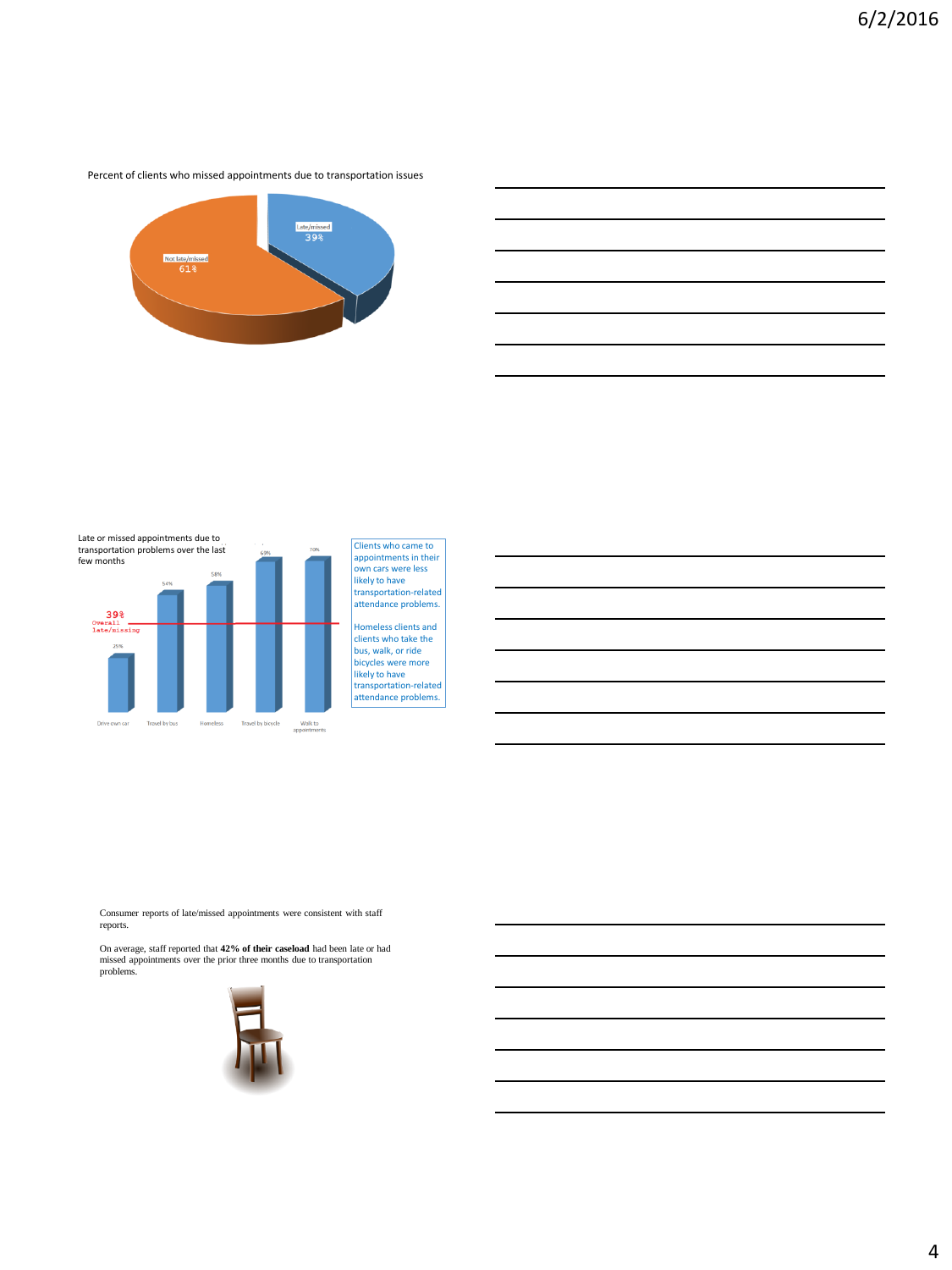

These factors *did not affect* appointment attendance:

Gender Age Disability status Distance from the clinic Program

### Barrie[rs that Inte](http://www.google.com/url?sa=i&rct=j&q=&esrc=s&source=images&cd=&cad=rja&uact=8&ved=0ahUKEwjG8KiD1tTLAhVHthoKHaMvDKwQjRwIBw&url=http://uxrepo.com/icon/road-barrier-by-ocha&psig=AFQjCNGovMkoa9LPpP7FyckrC0URDjD6Ug&ust=1458749089012737)rfere with Appointment Attendance

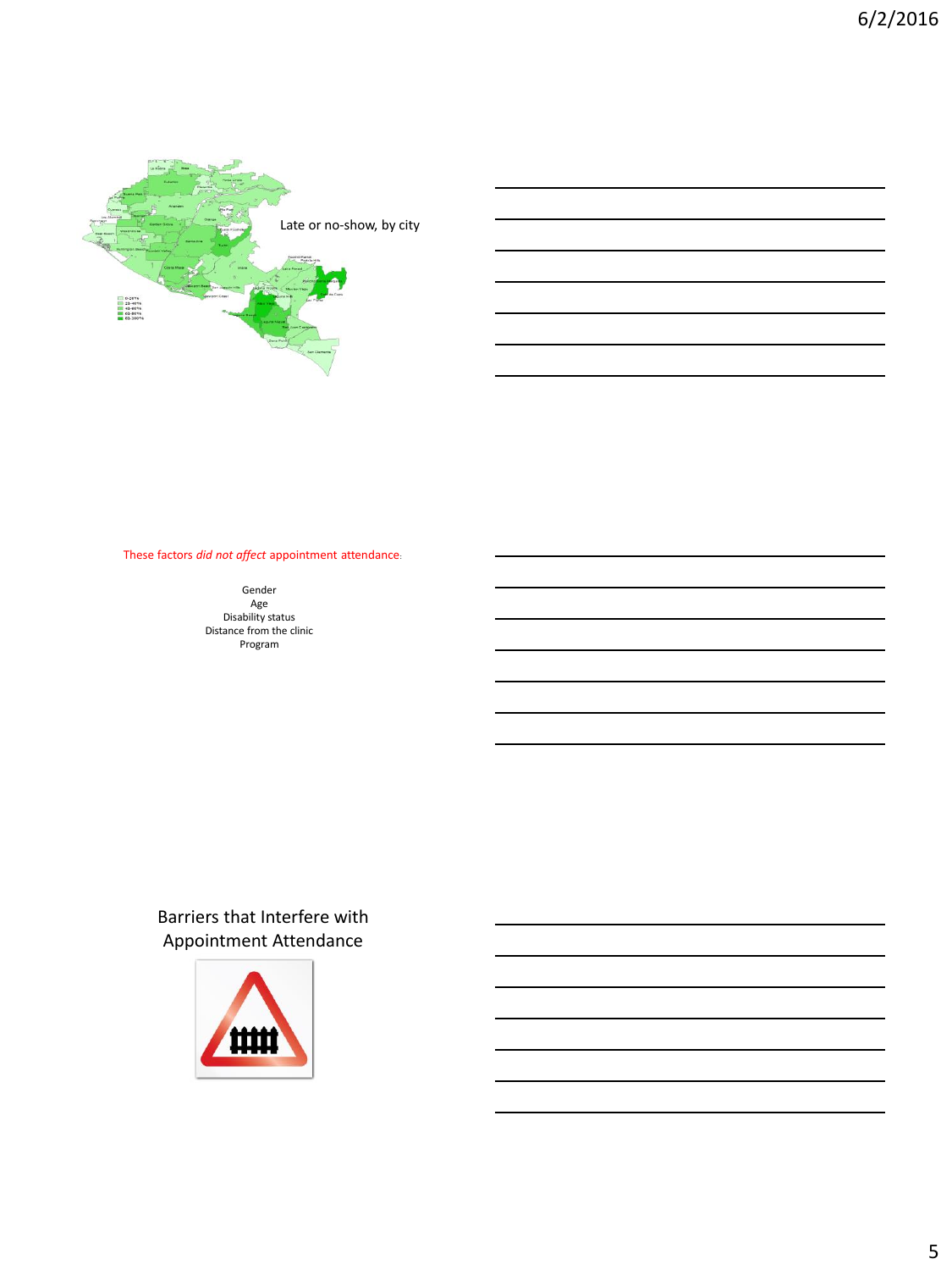

missed appointments due to transportation (*client survey*)



Percent of staff reporting that client attendance problems "sometimes" or "always" related to these barriers *(staff survey)*

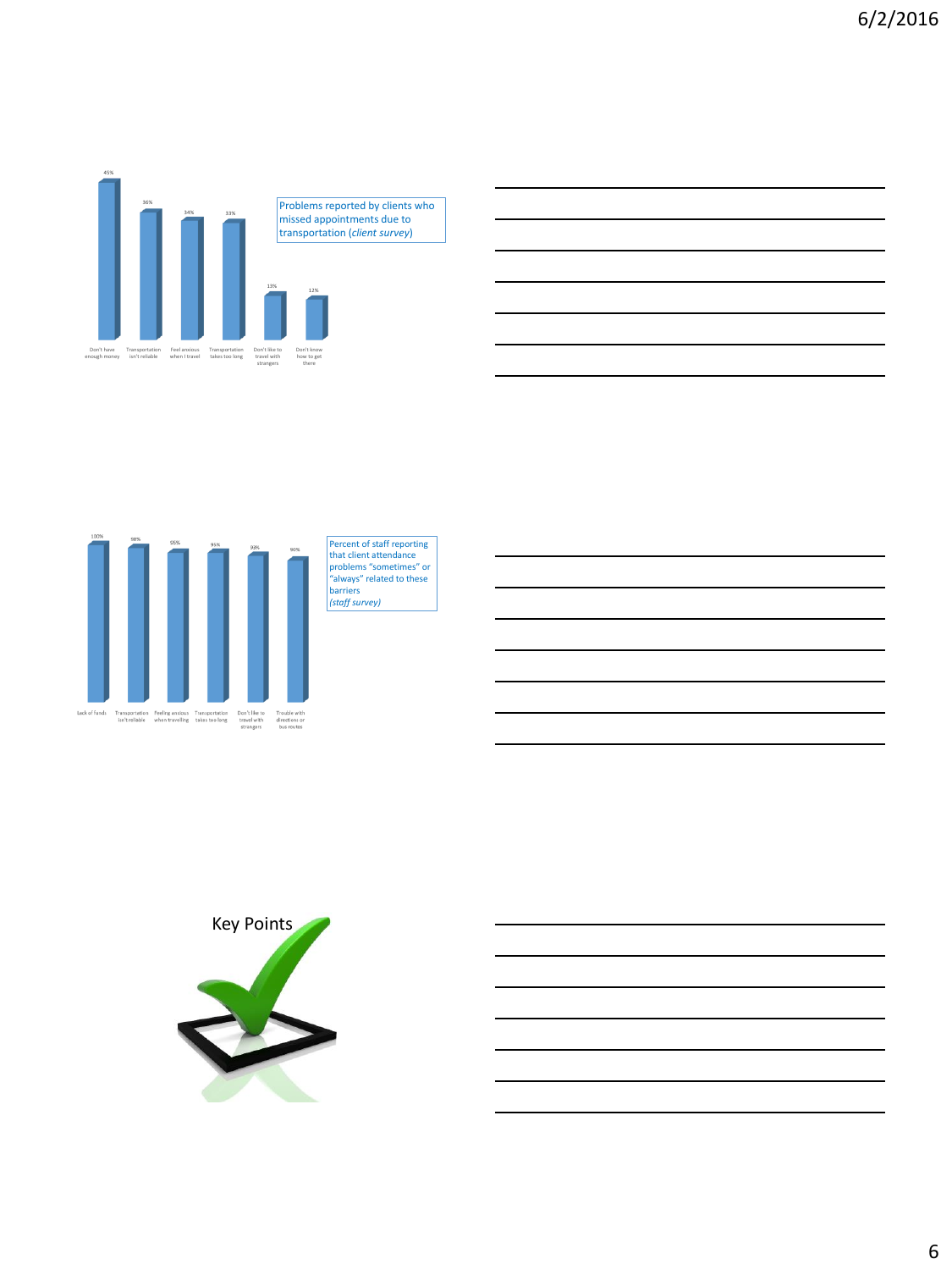Two out of five clients have had attendance problems due to transportation



Lack of money and unreliable transportation are the biggest barriers



One-third of clients rely on the bus Bus riders miss more appointments

Bus riders face longer commutes